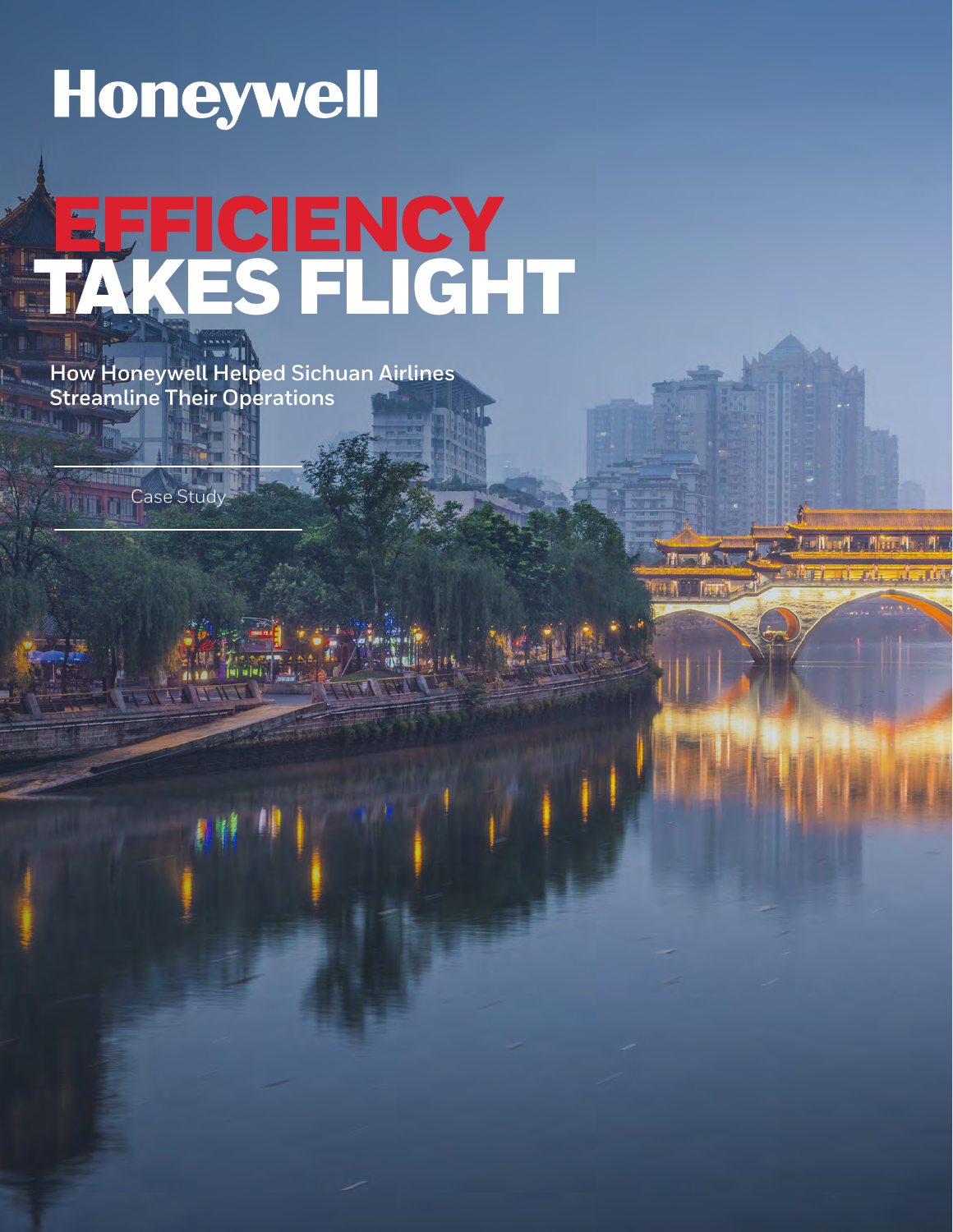## FMS WIND SERVICE

**At present, the FMS Wind has been successfully deployed and tested at Sichuan Airlines, and has been put in operation since October 2020.**

#### **FAST FACTS**



**Total savings per flighT**



**Reduction of fuel consumption**



**Reduction of carbon emission**

### CUSTOMER

**NAME**

Sichuan Airlines

**FLEET:**  A330, A350

**HEADQUARTERS:** 

Chengdu, Sichuan Province

**INDUSTRY:**  Air Transportation

**WEBSITE:** https://www.sichuanair.com/

#### **SOLUTION**

The Project PlanEnter Flight Management System Datalink Service: FMS Wind Service Based on Honeywell experience, with the help of FMS Wind, Airlines could save up to:

| <b>COST SAVING</b>              |                                 |                  |       |
|---------------------------------|---------------------------------|------------------|-------|
| Cruise                          | <b>FUEL SAVINGS PER FLIGHT</b>  | <b>203 KG</b>    | \$142 |
|                                 | <b>FLIGHT TIME REDUCTION</b>    | <b>3 MINUTES</b> | \$108 |
|                                 | <b>TOTAL SAVINGS PER FLIGHT</b> | \$250            |       |
| Descent                         | <b>FUEL SAVINGS PER FLIGHT</b>  | <b>13 KG</b>     | \$9   |
|                                 | <b>FLIGHT TIME REDUCTION</b>    | <b>1 MINUTE</b>  | \$36  |
|                                 | <b>TOTAL SAVINGS PER FLIGHT</b> | \$45             |       |
| <b>TOTAL SAVINGS PER FLIGHT</b> |                                 | \$295            |       |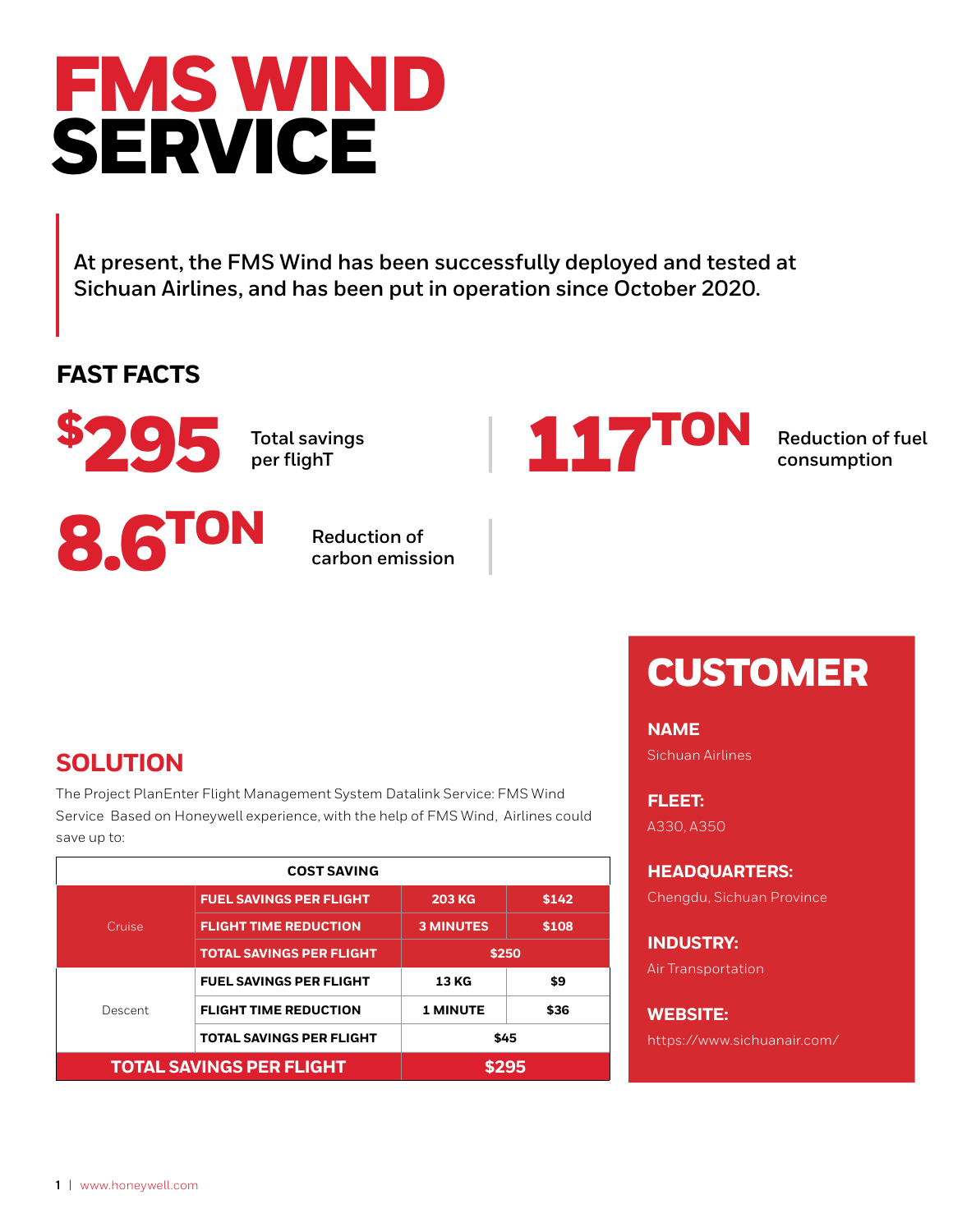#### **WHY FMS WIND**

The service enables pilots stay connected to air traffic control wherever they are and get wind and temperature data, reducing their workload.

The service optimizes the wind and temperature data and the upload, helping Sichuan Airlines reduce flight time, fuel consumption and carbon footprint.

According to Sichaun Airlines, during the FMS Wind testing period (July – September 2020), altogether 585 flights used the wind and temperature data upload module and achieved great results: 117 ton reduction of fuel consumption, 368.6 ton reduction of carbon emission.

With FMS Wind deployed at Sichuan Airlines' Data Center, high efficiency data process has been achieved with reduced latency, which helps improve operating efficiency.

Honeywell local team provides technical supports and consultancy services, making it possible to carry out quick deployment and system testing.

#### **OUTCOME**

With FMS Wind deployed at Sichuan Airlines' Data Center, pilots no longer need to manually input flight plans or wind and temperature data. The service also makes life easier for operators as they could upload flight plans, ad hoc flight plans (including international cargo or chartered flights) as well as wind and temperature data and send over to flight crews.

Flight Plan: Analyze and upload waypoints from flight plans that are not updated to airborne database, for example, NAIP, points with the same name, etc.

Wind and Temperature Data: FMS Wind optimizes and uploads wind and temperature data of four flight levels according to altitude and weather patterns, as well as sends such data to airborne flight management system automatically for pilots.

Upload the latest wind and temperature data during climbing, cruise and descending after the flight crew get onboard

After take-off, if there are changes of cruising altitude or airway changes, pilots could get updated wind and temperature data from air traffic control

The system could also upload wind and temperature data for alternate

FMS Wind Service could be customized for different aircrafts or fleets. Tailored services are also provided to meet customers' requirements.